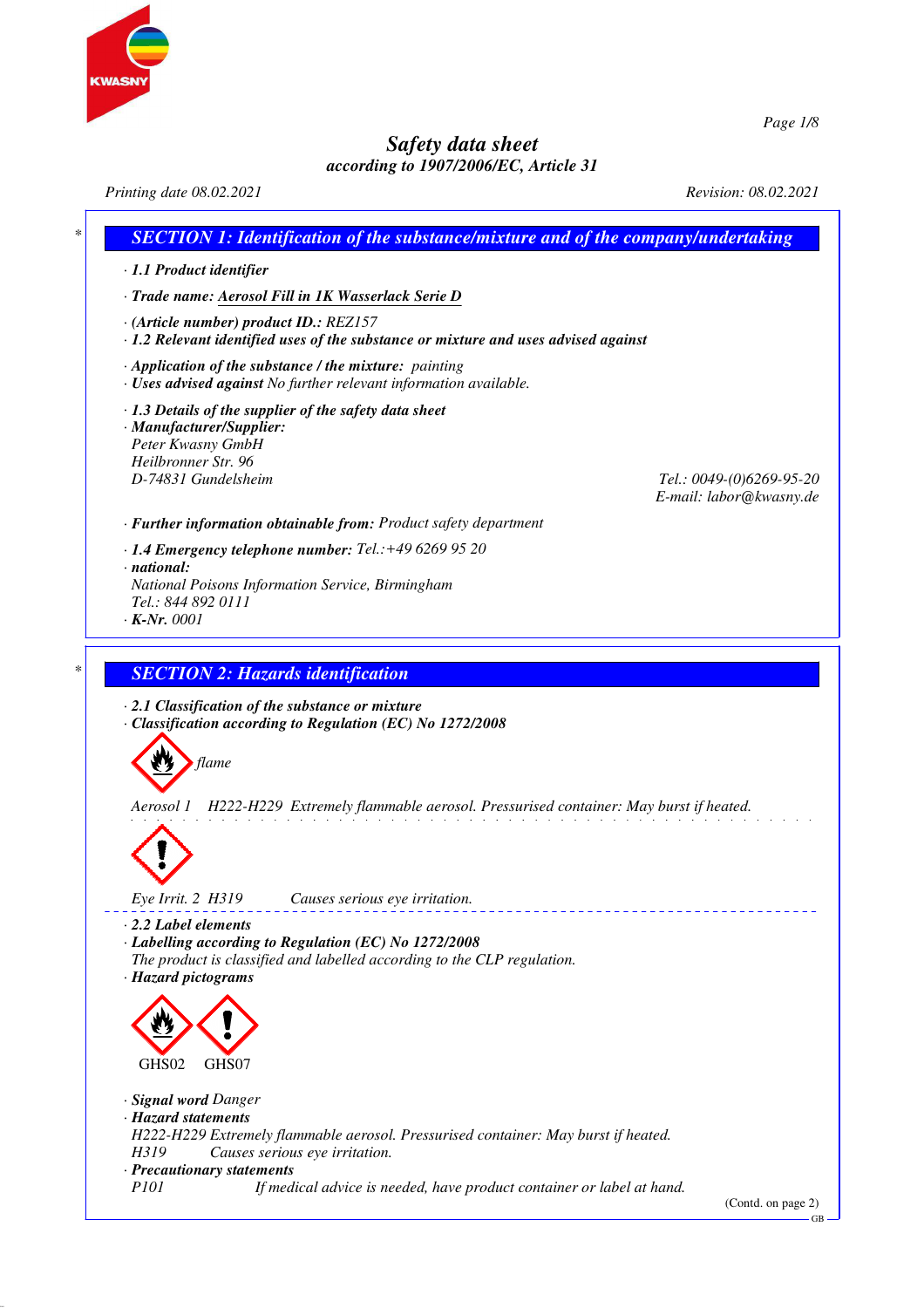*Printing date 08.02.2021 Revision: 08.02.2021*

| Trade name: Aerosol Fill in 1K Wasserlack Serie D                                         |                                                                                                                                                    |  |
|-------------------------------------------------------------------------------------------|----------------------------------------------------------------------------------------------------------------------------------------------------|--|
|                                                                                           | (Cond. of page 1)                                                                                                                                  |  |
| <i>P102</i>                                                                               | Keep out of reach of children.                                                                                                                     |  |
| <i>P103</i>                                                                               | Read carefully and follow all instructions.                                                                                                        |  |
| P <sub>210</sub>                                                                          | Keep away from heat, hot surfaces, sparks, open flames and other ignition sources. No<br>smoking.                                                  |  |
| P211                                                                                      | Do not spray on an open flame or other ignition source.                                                                                            |  |
| P <sub>251</sub>                                                                          | Do not pierce or burn, even after use.                                                                                                             |  |
|                                                                                           | P305+P351+P338 IF IN EYES: Rinse cautiously with water for several minutes. Remove contact lenses, if<br>present and easy to do. Continue rinsing. |  |
| P337+P313                                                                                 | If eye irritation persists: Get medical advice/attention.                                                                                          |  |
| $P410 + P412$                                                                             | Protect from sunlight. Do not expose to temperatures exceeding 50 $^{\circ}$ C/122 $^{\circ}$ F.                                                   |  |
| · Additional information:                                                                 |                                                                                                                                                    |  |
|                                                                                           | Without adequate ventilation, explosive atmosphere/gas mix may be created.                                                                         |  |
|                                                                                           | Warning! Hazardous respirable droplets may be formed when sprayed. Do not breathe spray or mist.                                                   |  |
| $\cdot$ 2.3 Other hazards                                                                 |                                                                                                                                                    |  |
|                                                                                           | · Results of PBT and vPvB assessment                                                                                                               |  |
| $\cdot$ <b>PBT</b> : Not applicable.                                                      |                                                                                                                                                    |  |
| $\mathbf{D} \cdot \mathbf{D}$ $M_{\text{rel}}$ $\ldots$ $l_{\text{rel}}$ $l_{\text{rel}}$ |                                                                                                                                                    |  |

*· vPvB: Not applicable.*

## *\* SECTION 3: Composition/information on ingredients*

*· 3.2 Chemical characterisation: Mixtures*

*· Description: Mixture of substances listed below with nonhazardous additions.*

| $\cdot$ Dangerous components:         |                                                                                          |              |
|---------------------------------------|------------------------------------------------------------------------------------------|--------------|
| $CAS: 115-10-6$                       | dimethyl ether                                                                           | 50-100%      |
| EINECS: 204-065-8                     | $\bigotimes$ Flam. Gas 1A, H220; Press. Gas (Comp.), H280                                |              |
| $Reg.nr.: 01-2119472128-37-xxxx$      |                                                                                          |              |
| $CAS: 67-63-0$                        | $propan-2-ol$                                                                            | $10 - 525\%$ |
| EINECS: 200-661-7                     | $\Diamond$ Flam. Liq. 2, H225; $\Diamond$ Eye Irrit. 2, H319; STOT SE 3,                 |              |
| $Reg.nr.: 01-2119457558-25-xxxx$ H336 |                                                                                          |              |
|                                       | Additional information: For the wording of the listed hazard phrases refer to section 16 |              |

*· Additional information: For the wording of the listed hazard phrases refer to section 16.*

### *\* SECTION 4: First aid measures*

*· 4.1 Description of first aid measures*

*· After inhalation: Supply fresh air; consult doctor in case of complaints.*

*· After skin contact: Generally the product does not irritate the skin.*

*· After eye contact:*

- *Rinse opened eye for several minutes under running water. If symptoms persist, consult a doctor.*
- *· After swallowing: If symptoms persist consult doctor.*
- *· 4.2 Most important symptoms and effects, both acute and delayed No further relevant information available.*
- *· 4.3 Indication of any immediate medical attention and special treatment needed*

*No further relevant information available.*

# *SECTION 5: Firefighting measures*

- *· 5.1 Extinguishing media*
- *· Suitable extinguishing agents: Cool container whit water*
- *· 5.2 Special hazards arising from the substance or mixture No further relevant information available.*
- *· 5.3 Advice for firefighters*
- *· Protective equipment: No special measures required.*

(Contd. on page 3)

GB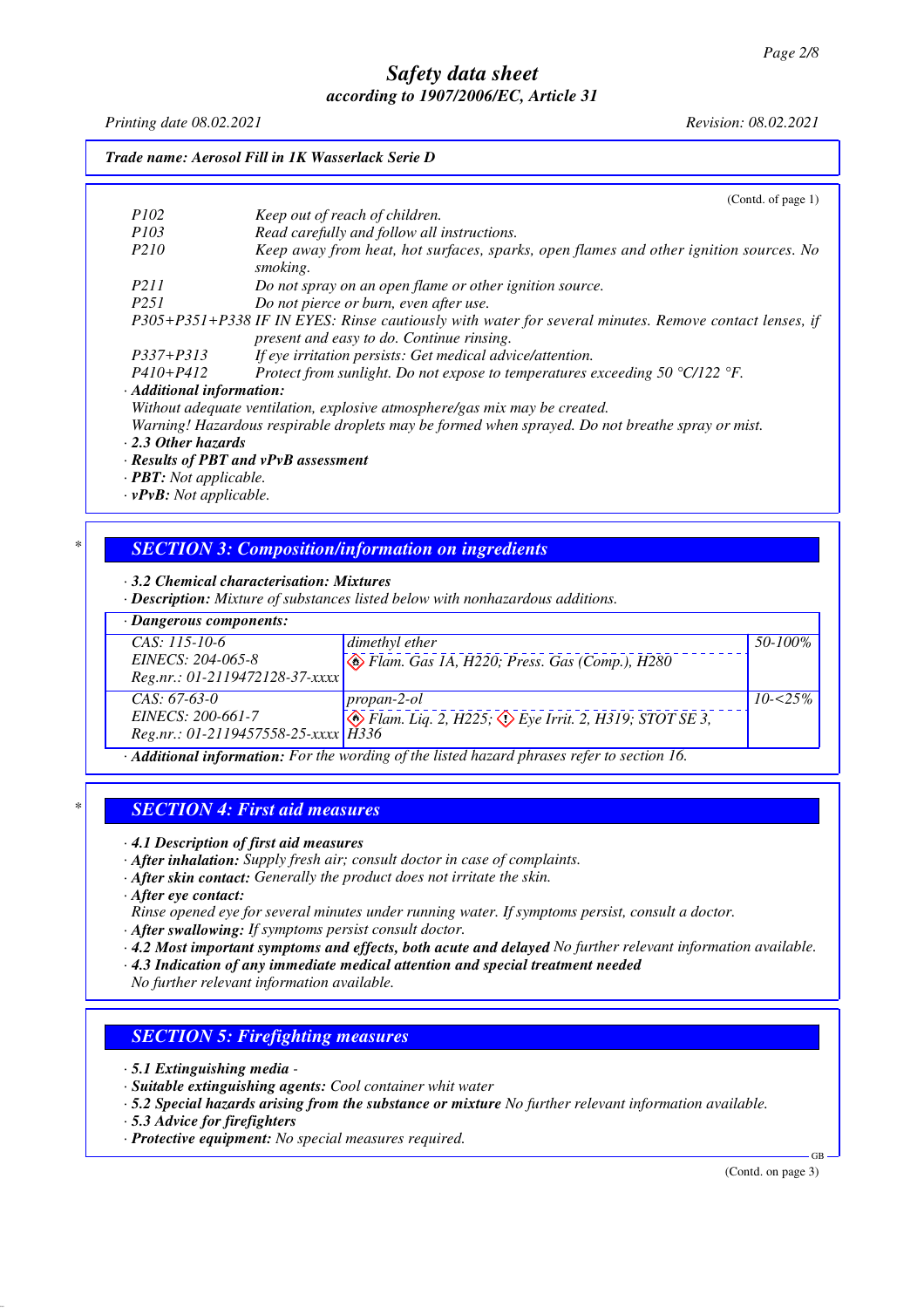*Printing date 08.02.2021 Revision: 08.02.2021*

#### *Trade name: Aerosol Fill in 1K Wasserlack Serie D*

(Contd. of page 2)

## *SECTION 6: Accidental release measures*

- *· 6.1 Personal precautions, protective equipment and emergency procedures Wear protective equipment. Keep unprotected persons away.*
- *· 6.2 Environmental precautions: Do not allow to enter sewers/ surface or ground water.*
- *· 6.3 Methods and material for containment and cleaning up: Ensure adequate ventilation.*

#### *· 6.4 Reference to other sections*

- *See Section 7 for information on safe handling.*
- *See Section 8 for information on personal protection equipment.*
- *See Section 13 for disposal information.*

## *\* SECTION 7: Handling and storage*

- *· 7.1 Precautions for safe handling Keep away from heat and direct sunlight.*
- *· Information about fire and explosion protection: Do not spray onto a naked flame or any incandescent material. Keep ignition sources away - Do not smoke. Pressurised container: protect from sunlight and do not expose to temperatures exceeding 50°C, i.e. electric lights. Do not pierce or burn, even after use.*
- *· 7.2 Conditions for safe storage, including any incompatibilities*
- *· Storage:*
- *· Requirements to be met by storerooms and receptacles:*
- *Observe official regulations on storing packagings with pressurised containers.*
- *· Information about storage in one common storage facility: Not required.*
- *· Further information about storage conditions: None.*
- *· 7.3 Specific end use(s) No further relevant information available.*

### *\* SECTION 8: Exposure controls/personal protection*

- *· 8.1 Control parameters*
- *· Additional information about design of technical facilities: No further data; see item 7.*

#### *· Ingredients with limit values that require monitoring at the workplace:*

#### *115-10-6 dimethyl ether*

- *WEL Short-term value: 958 mg/m³, 500 ppm*
	- *Long-term value: 766 mg/m³, 400 ppm*

#### *67-63-0 propan-2-ol*

*WEL Short-term value: 1250 mg/m³, 500 ppm Long-term value: 999 mg/m³, 400 ppm*

*· Additional information: The lists valid during the making were used as basis.*

- *· 8.2 Exposure controls*
- *· Personal protective equipment:*
- *· General protective and hygienic measures:*
- *Keep away from foodstuffs, beverages and feed. Immediately remove all soiled and contaminated clothing Wash hands before breaks and at the end of work. Avoid contact with the eyes.*
- *Avoid contact with the eyes and skin.*
- *· Respiratory protection:*



*When workers are facing concentrations above the exposure limit they must use appropriate certified respirators. Half mask with combination filter, class A1P2 minimum, or breathing mask with outer air supply.*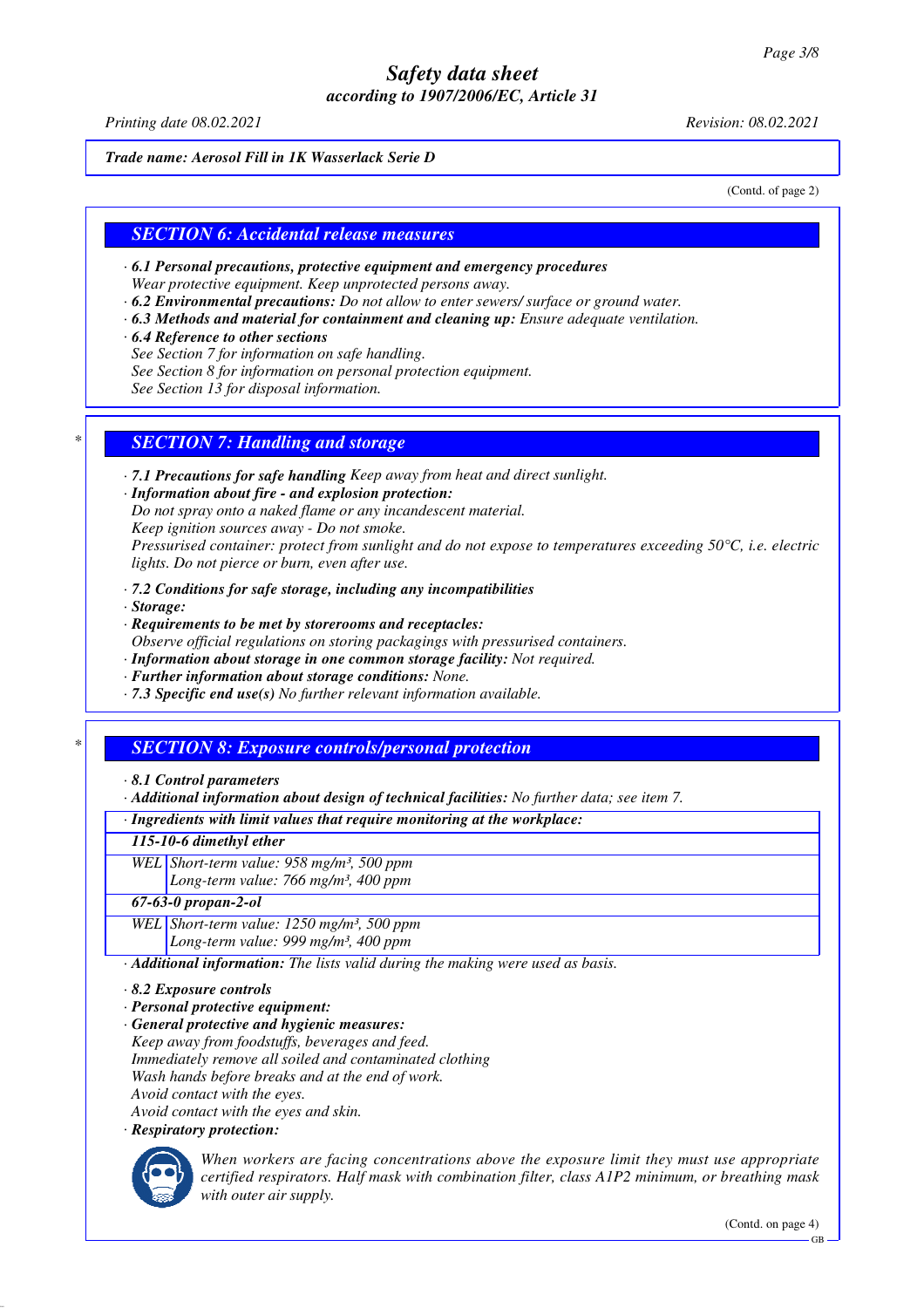*Printing date 08.02.2021 Revision: 08.02.2021*

*Trade name: Aerosol Fill in 1K Wasserlack Serie D*

(Contd. of page 3)

GB

*· Protection of hands: Protective gloves*



*The glove material has to be impermeable and resistant to the product/ the substance/ the preparation.*

*Selection of the glove material on consideration of the penetration times, rates of diffusion and the degradation*

- *· Material of gloves Nitrile rubber, NBR*
- *· Penetration time of glove material*

*Gloves must be changed after every contamination.*

*The exact break trough time has to be found out by the manufacturer of the protective gloves and has to be observed.*

*· For the permanent contact of a maximum of 15 minutes gloves made of the following materials are suitable:*

*butyl rubber, 0,7mm · Eye protection:*

*Tightly sealed goggles*

| · 9.1 Information on basic physical and chemical properties<br>· General Information |                                                                |
|--------------------------------------------------------------------------------------|----------------------------------------------------------------|
| $\cdot$ Appearance:                                                                  |                                                                |
| Form:                                                                                | Aerosol                                                        |
| Colour:                                                                              | According to product specification                             |
| $\cdot$ Odour:                                                                       | Characteristic                                                 |
| · Odour threshold:                                                                   | Not determined.                                                |
| $\cdot$ pH-value:                                                                    | Not determined.                                                |
| · Change in condition                                                                |                                                                |
| Melting point/freezing point:                                                        | Undetermined.                                                  |
| Initial boiling point and boiling range: Not applicable, as aerosol.                 |                                                                |
| · Flash point:                                                                       | $\leq 0$ °C                                                    |
|                                                                                      | Without propellant gas.                                        |
| · Flammability (solid, gas):                                                         | Not applicable.                                                |
| · Ignition temperature:                                                              | 235 °C                                                         |
| · Decomposition temperature:                                                         | Not determined.                                                |
| · Auto-ignition temperature:                                                         | Product is not selfigniting.                                   |
| $\cdot$ Explosive properties:                                                        | Product is not explosive. However, formation of explosive air/ |
|                                                                                      | vapour mixtures are possible.                                  |
|                                                                                      | Not determined.                                                |
| · Explosion limits:                                                                  |                                                                |
| Lower:                                                                               | $2$ Vol $%$                                                    |
| <b>Upper:</b>                                                                        | 18.6 Vol %                                                     |
| $\cdot$ Vapour pressure at 20 °C:                                                    | 3400 hPa                                                       |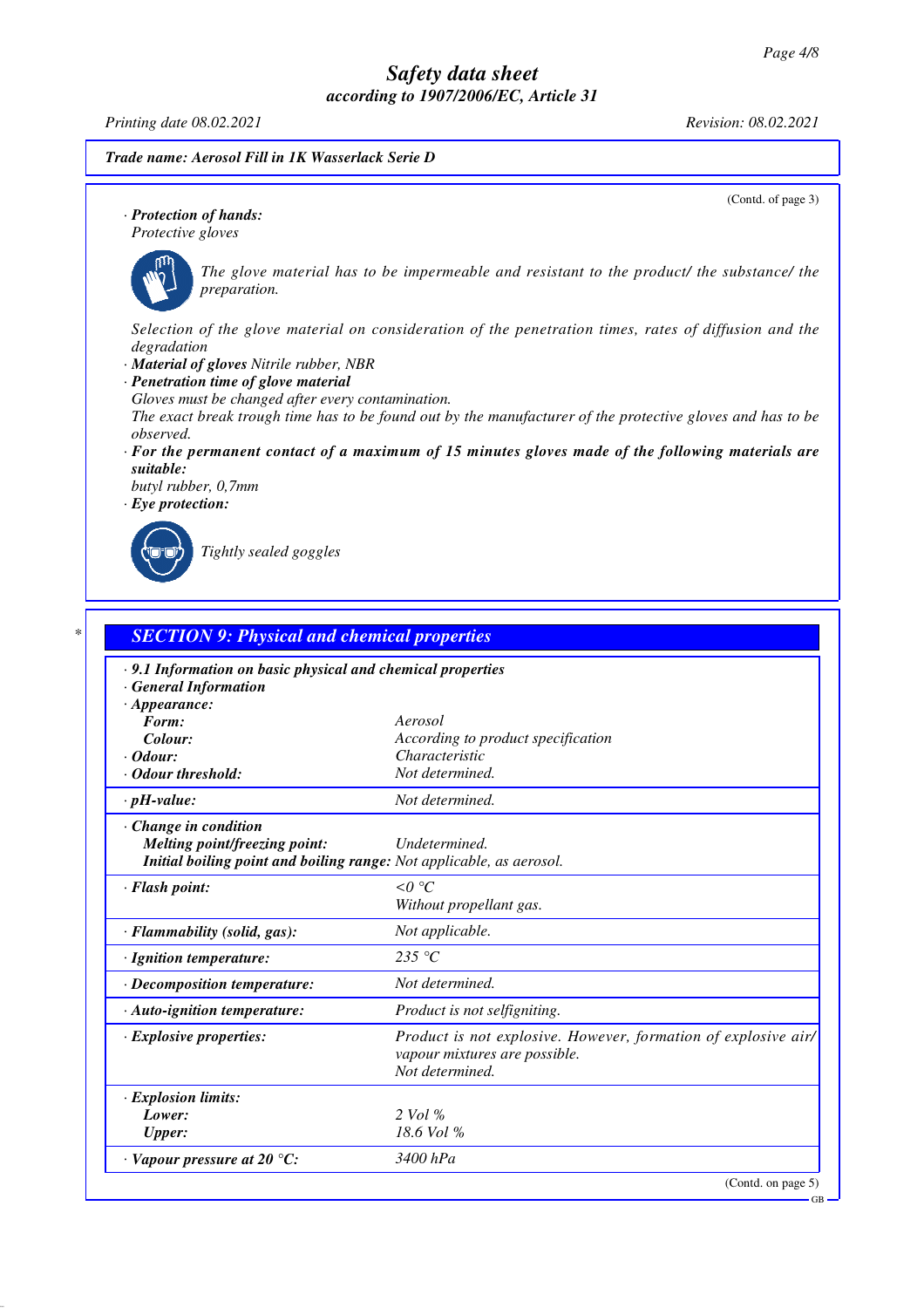*Printing date 08.02.2021 Revision: 08.02.2021*

|                                                 |                                               | (Contd. of page 4) |
|-------------------------------------------------|-----------------------------------------------|--------------------|
| $\cdot$ Density at 20 $\degree$ C:              | $0.678$ g/cm <sup>3</sup>                     |                    |
| $\cdot$ Relative density                        | Not determined.                               |                    |
| · Vapour density                                | Not determined.                               |                    |
| $\cdot$ Evaporation rate                        | Not applicable.                               |                    |
| · Solubility in / Miscibility with              |                                               |                    |
| water:                                          | Not miscible or difficult to mix.             |                    |
| $\cdot$ Partition coefficient: n-octanol/water: | Not determined.                               |                    |
| · Viscosity:                                    |                                               |                    |
| Dynamic:                                        | Not determined.                               |                    |
| Kinematic:                                      | Not determined.                               |                    |
| · Solvent content:                              |                                               |                    |
| Organic solvents:                               | 100.0%                                        |                    |
|                                                 | With propellant gas. Content given by weight. |                    |
| VOC(EU)                                         | 100.00 %                                      |                    |
| $\cdot$ 9.2 Other information                   | No further relevant information available.    |                    |

## *\* SECTION 10: Stability and reactivity*

*· 10.1 Reactivity No further relevant information available.*

- *· 10.2 Chemical stability*
- *· Thermal decomposition / conditions to be avoided: No decomposition if used according to specifications.*
- *· 10.3 Possibility of hazardous reactions No dangerous reactions known.*
- *· 10.4 Conditions to avoid No further relevant information available.*
- *· 10.5 Incompatible materials: No further relevant information available.*
- *· 10.6 Hazardous decomposition products: No dangerous decomposition products known.*

## *SECTION 11: Toxicological information*

*· 11.1 Information on toxicological effects*

- *· Acute toxicity Based on available data, the classification criteria are not met.*
- *· Primary irritant effect:*
- *· Skin corrosion/irritation Based on available data, the classification criteria are not met.*

*· Serious eye damage/irritation*

- *Causes serious eye irritation.*
- *· Respiratory or skin sensitisation Based on available data, the classification criteria are not met.*

*· Additional toxicological information:*

- *· CMR effects (carcinogenity, mutagenicity and toxicity for reproduction)*
- *· Germ cell mutagenicity Based on available data, the classification criteria are not met.*
- *· Carcinogenicity Based on available data, the classification criteria are not met.*
- *· Reproductive toxicity Based on available data, the classification criteria are not met.*
- *· STOT-single exposure Based on available data, the classification criteria are not met.*
- *· STOT-repeated exposure Based on available data, the classification criteria are not met.*
- *· Aspiration hazard Based on available data, the classification criteria are not met.*

# *\* SECTION 12: Ecological information*

- *· 12.1 Toxicity*
- *· Aquatic toxicity: No further relevant information available.*

*· 12.2 Persistence and degradability No further relevant information available.*

(Contd. on page 6)

GB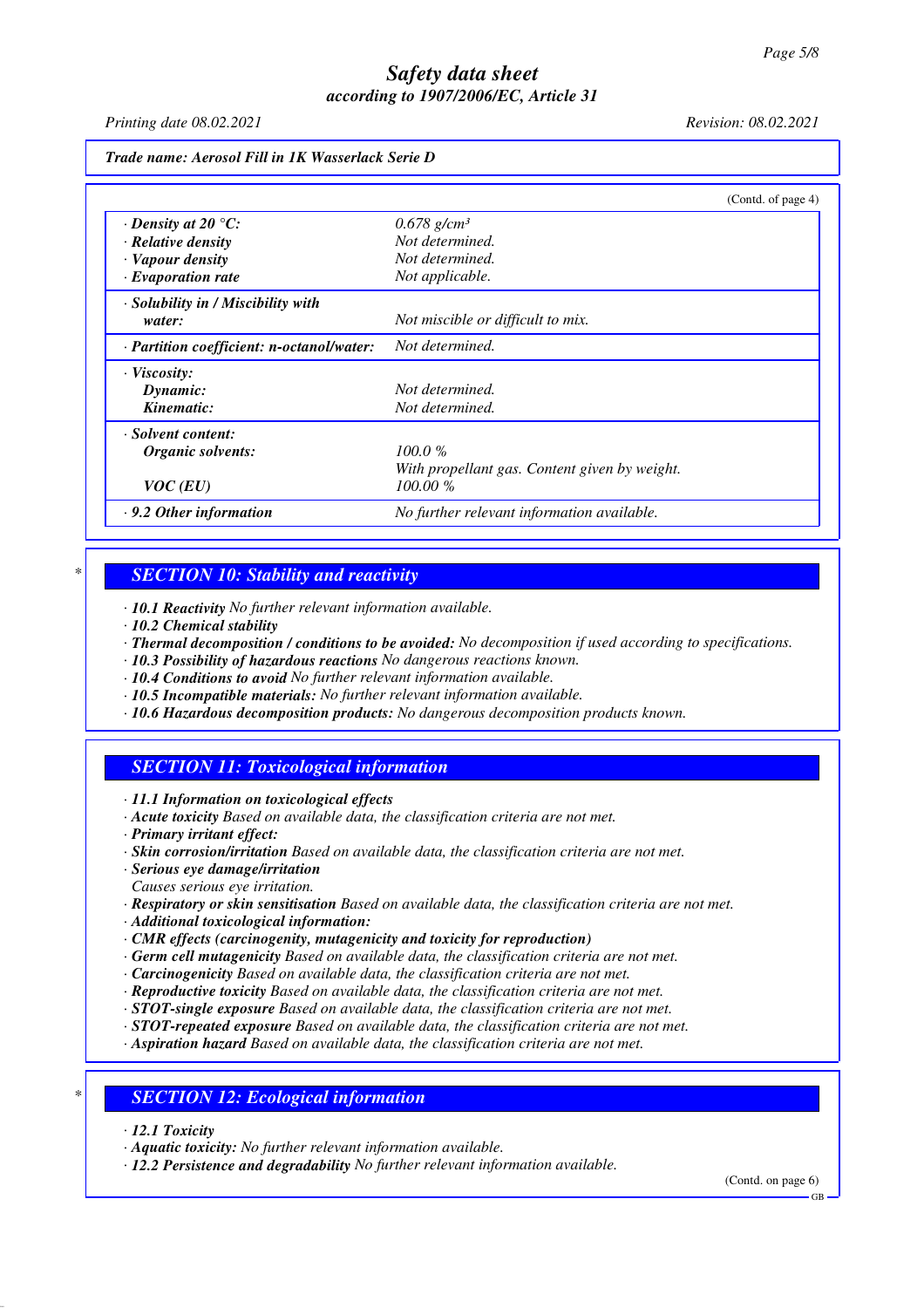*Printing date 08.02.2021 Revision: 08.02.2021*

#### *Trade name: Aerosol Fill in 1K Wasserlack Serie D*

(Contd. of page 5)

*· 12.3 Bioaccumulative potential No further relevant information available.*

*· 12.4 Mobility in soil No further relevant information available.*

*· Additional ecological information:*

- *· General notes: Water hazard class 1 (German Regulation) (Self-assessment): slightly hazardous for water*
- *· 12.5 Results of PBT and vPvB assessment*
- *· PBT: Not applicable.*
- *· vPvB: Ikke relevant.*
- *· 12.6 Other adverse effects No further relevant information available.*

## *\* SECTION 13: Disposal considerations*

- *· 13.1 Waste treatment methods*
- *· Recommendation*

*Must not be disposed together with household garbage. Do not allow product to reach sewage system.*

- *· Uncleaned packaging:*
- *· Recommendation: Disposal must be made according to official regulations.*

| $\cdot$ 14.1 UN-Number                        |                     |
|-----------------------------------------------|---------------------|
| · ADR, IMDG, IATA                             | <b>UN1950</b>       |
| $\cdot$ 14.2 UN proper shipping name          |                     |
| $\cdot$ ADR                                   | 1950 AEROSOLS       |
| $\cdot$ IMDG                                  | <b>AEROSOLS</b>     |
| ·IATA                                         | AEROSOLS, flammable |
| $\cdot$ 14.3 Transport hazard class(es)       |                     |
| $\cdot$ ADR                                   |                     |
|                                               |                     |
|                                               |                     |
|                                               |                     |
|                                               |                     |
| $\cdot$ Class                                 | 2 5F Gases.         |
| $\cdot$ Label                                 | 2.1                 |
| $·$ <i>IMDG, IATA</i>                         |                     |
|                                               |                     |
|                                               |                     |
|                                               |                     |
|                                               |                     |
| · Class                                       | 2.1                 |
| $\cdot$ Label                                 | 2.1                 |
| · 14.4 Packing group                          |                     |
| · ADR, IMDG, IATA                             | Void                |
|                                               | not classified      |
| · 14.5 Environmental hazards:                 |                     |
| · Marine pollutant:                           | N <sub>o</sub>      |
|                                               |                     |
| · 14.6 Special precautions for user           | Warning: Gases.     |
| · Hazard identification number (Kemler code): | not classified      |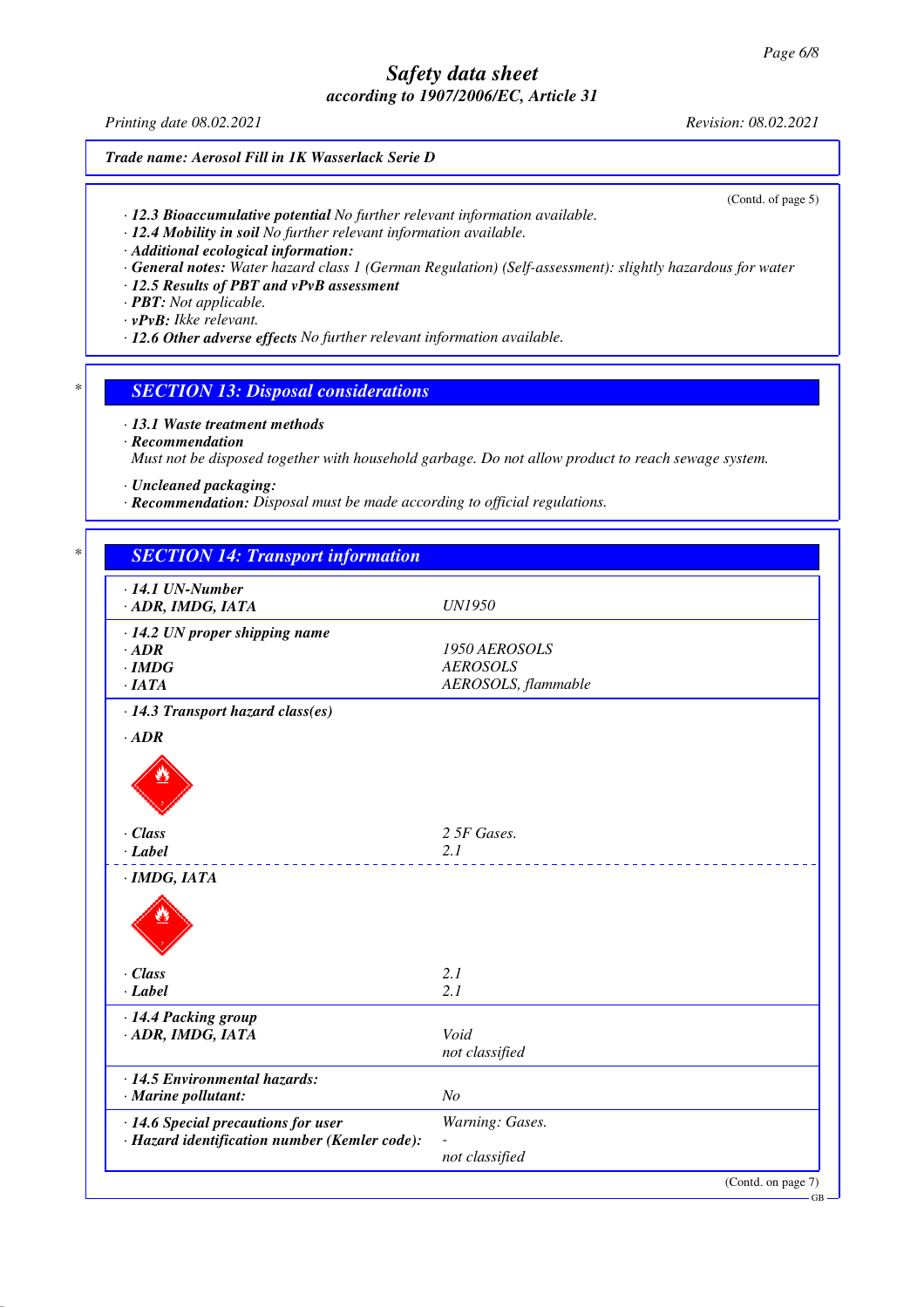*Printing date 08.02.2021 Revision: 08.02.2021*

|                                                                                                                                     | (Contd. of page 6)                                         |
|-------------------------------------------------------------------------------------------------------------------------------------|------------------------------------------------------------|
| · EMS Number:                                                                                                                       | $F-D,S-U$                                                  |
| · Stowage Code                                                                                                                      | SW1 Protected from sources of heat.                        |
|                                                                                                                                     | SW2 Clear of living quarters.                              |
| · Segregation Code                                                                                                                  | SG69 For AEROSOLS with a maximum capacity of 1 litre:      |
|                                                                                                                                     | Segregation as for class 9. Stow "separated from" class 1  |
|                                                                                                                                     | except for division 1.4.                                   |
|                                                                                                                                     | For AEROSOLS with a capacity above 1 litre:                |
|                                                                                                                                     | Segregation as for the appropriate subdivision of class 2. |
|                                                                                                                                     | <b>For WASTE AEROSOLS:</b>                                 |
|                                                                                                                                     | Segregation as for the appropriate subdivision of class 2. |
| $\cdot$ 14.7 Transport in bulk according to Annex II of                                                                             |                                                            |
| <b>Marpol and the IBC Code</b>                                                                                                      | Not applicable.                                            |
| · Transport/Additional information:                                                                                                 |                                                            |
|                                                                                                                                     |                                                            |
|                                                                                                                                     |                                                            |
|                                                                                                                                     | II.                                                        |
|                                                                                                                                     | Code: E0                                                   |
|                                                                                                                                     | Not permitted as Excepted Quantity                         |
|                                                                                                                                     | 2                                                          |
| $.$ ADR<br>$\cdot$ Limited quantities (LQ)<br>$\cdot$ Excepted quantities (EQ)<br>· Transport category<br>· Tunnel restriction code | D                                                          |
| $\cdot$ IMDG                                                                                                                        |                                                            |
| $\cdot$ Limited quantities (LQ)                                                                                                     | II.                                                        |
| $\cdot$ Excepted quantities (EQ)                                                                                                    | Code: E0                                                   |
|                                                                                                                                     | Not permitted as Excepted Quantity                         |

## *\* SECTION 15: Regulatory information*

- *· 15.1 Safety, health and environmental regulations/legislation specific for the substance or mixture VOC: <840g/l*
- *· Directive 2012/18/EU*
- *· Named dangerous substances ANNEX I None of the ingredients is listed.*
- *· Seveso category P3a FLAMMABLE AEROSOLS*
- *· Qualifying quantity (tonnes) for the application of lower-tier requirements 150 t*
- *· Qualifying quantity (tonnes) for the application of upper-tier requirements 500 t*

*· National regulations:*

*· Technical instructions (air):*



- *· Waterhazard class: Water hazard class 1 (Self-assessment): slightly hazardous for water.*
- *· 15.2 Chemical safety assessment: A Chemical Safety Assessment has not been carried out.*

### *\* SECTION 16: Other information*

*This information is based on our present knowledge. However, this shall not constitute a guarantee for any specific product features and shall not establish a legally valid contractual relationship.*

*· Relevant phrases*

*H220 Extremely flammable gas. H225 Highly flammable liquid and vapour.*

(Contd. on page 8)

GB